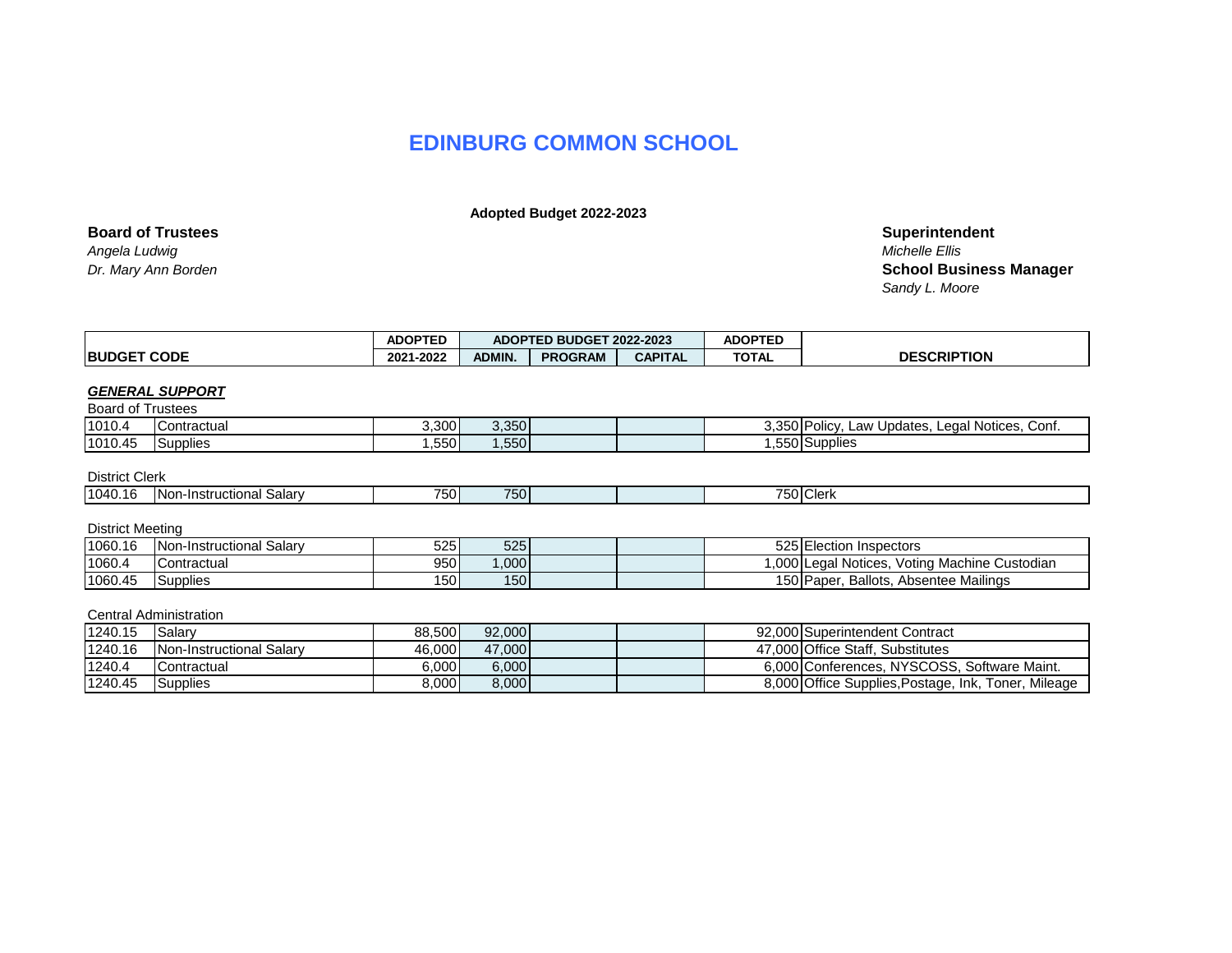|                      |                          | <b>ADOPTED</b> |               | <b>ADOPTED BUDGET 2022-2023</b> |                | <b>ADOPTED</b> |                                               |
|----------------------|--------------------------|----------------|---------------|---------------------------------|----------------|----------------|-----------------------------------------------|
| <b>BUDGET CODE</b>   |                          | 2021-2022      | <b>ADMIN.</b> | <b>PROGRAM</b>                  | <b>CAPITAL</b> | <b>TOTAL</b>   | <b>DESCRIPTION</b>                            |
|                      |                          |                |               |                                 |                |                |                                               |
| Finance              |                          |                |               |                                 |                |                |                                               |
| 1310.16              | Non-Instructional Salary | 47,000         | 49,000        |                                 |                |                | 49,000 Business Manager/Treasurer Contract    |
| 1310.4               | Contractual              | 10,250         | 11,000        |                                 |                |                | 11,000 Software Maintenance, Conferences      |
| 1310.45              | Supplies                 | 4,650          | 5,000         |                                 |                |                | 5,000 Office Supplies, Six Day Budget Notice  |
| 1310.49              | <b>HFM BOCES</b>         | 3,750          | 4,250         |                                 |                |                | 4,250 Questar Services                        |
|                      |                          |                |               |                                 |                |                |                                               |
| Auditing             |                          |                |               |                                 |                |                |                                               |
| 1320.4               | Contractual              | 10,500         | 10,500        |                                 |                |                | 10,500 Independent Auditors                   |
|                      |                          |                |               |                                 |                |                |                                               |
| <b>Tax Collector</b> |                          |                |               |                                 |                |                |                                               |
| 1330.16              | Non-Instructional Salary | 2,000          | 2,000         |                                 |                |                | 2,000 Tax Collector                           |
| 1330.45              | <b>Supplies</b>          | 4,500          | 4,750         |                                 |                |                | 4,750 Software Maintenance, Postage, Supplies |
|                      |                          |                |               |                                 |                |                |                                               |
| Legal                |                          |                |               |                                 |                |                |                                               |
| 1420.4               | Contractual              | 18,000         | 16,500        | 1,500                           |                |                | 18,000 Legal Counsel/Negotiations             |
|                      |                          |                |               |                                 |                |                |                                               |
| Personnel            |                          |                |               |                                 |                |                |                                               |
| 1430.49              | <b>HFM BOCES</b>         | 3,250          | 3,350         |                                 |                |                | 3,350 Substitute Services, OLAS               |
|                      |                          |                |               |                                 |                |                |                                               |
|                      | Records Management       |                |               |                                 |                |                |                                               |
| 1460.16              | Non-Instructional Salary | 5,250          | 5,500         |                                 |                |                | 5,500 Records Management Contract             |
| 1460.45              | <b>Supplies</b>          | 1,000          | 1,100         |                                 |                |                | 1,100 Supplies, Software Updates/Maintenance  |

| Operation of Plant |  |  |
|--------------------|--|--|
|--------------------|--|--|

| 1620.16  | <b>Non-Instructional Salary</b> | 47.500 | 49,000 | 49,000 Laborer, Substitutes          |
|----------|---------------------------------|--------|--------|--------------------------------------|
| 1620.2   | Equipment                       | 3,000  | 3,000  | 3,000 Operation of Plant Equipment   |
| 1620.4   | Contractual                     | 61.500 | 63.000 | 63.000 Service/Maintenance Contracts |
| 1620.401 | Contractual - Oil               | 25,000 | 26,500 | 26.500 Fuel Oil - State Contract     |
|          | 1620.402 Contractual - Electric | 23,000 | 23,000 | 23.000 Electricity                   |
| 1620.45  | Supplies                        | 18.500 | 19,000 | 19,000 Operation of Plant Supplies   |
| 1620.49  | <b>HEM BOCES</b>                | 14,500 | 15,000 | 15,000 Operation of Plant            |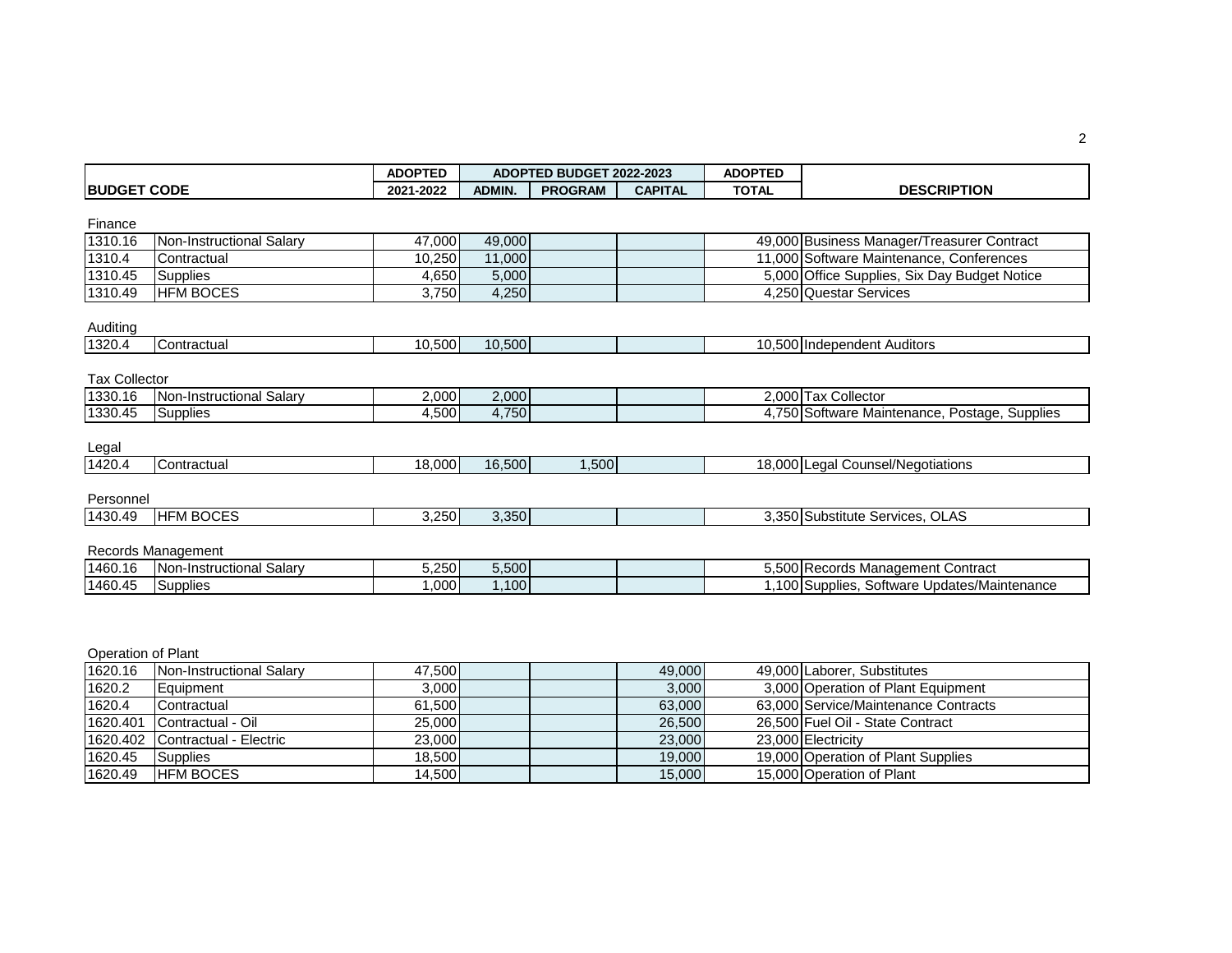|                    | <b>ADOPTED</b>               | ADOPTED BUDGET 2022-2023 |                |                | <b>ADOPTED</b> |                    |
|--------------------|------------------------------|--------------------------|----------------|----------------|----------------|--------------------|
| <b>BUDGET CODE</b> | $-2022$<br>2021 <sup>.</sup> | ADMIN.                   | <b>PROGRAM</b> | <b>CAPITAL</b> | <b>TOTAL</b>   | <b>DESCRIPTION</b> |

## Maintenance of Plant

| 1621.16 | Non-Instructional Salary | 78,000 | 80,000 | 80,000 Cleaner, Laborer, Summer Help, Subs |
|---------|--------------------------|--------|--------|--------------------------------------------|
| 1621.2  | Equipment                | 3,000  | 3,000  | 3.000 Maintenance of Plant Equipment       |
| 1621.4  | <b>Contractual</b>       | 18.500 | 19.750 | 19.750 Snowplowing, Building/Grounds       |
| 1621.45 | Supplies                 | 16,000 | 18,000 | 18,000 Maintenance of Plant Supplies       |

## Central Data Processing

| 1680.4  | Contractual     | 8.000  | 8,000            |          | 8,000 IEP Direct         |
|---------|-----------------|--------|------------------|----------|--------------------------|
| 1680.49 | M BOCES<br>IHF! | 12,500 | 125<br>12<br>10. | ָ<br>. . | ,125 Schooltool Database |

## Special Items

| 1910.4  | School Insurance               | 27.000 | 27,000 |     | 27.000 School Liability Insurance             |
|---------|--------------------------------|--------|--------|-----|-----------------------------------------------|
| 1920.4  | <b>School Association Dues</b> | 3.500  | 3.600  |     | 3.600 Sch. Brd. Assoc., CASDA. Super, & Curr. |
| 1964.4  | <b>Refund Prop. Tax</b>        | 350l   |        | 400 | 400 Tax Refunds, Small Claims                 |
| 1981.49 | <b>HEM BOCES</b>               | 34,500 | 36,000 |     | 36,000 Administration/Rental/BOCES Facility   |

**GENERAL SUPPORT** 

| 660,225 | 361,000 | .500 | 319.650 |  | 682,150 TOTAL GENERAL SUPPORT |
|---------|---------|------|---------|--|-------------------------------|
|---------|---------|------|---------|--|-------------------------------|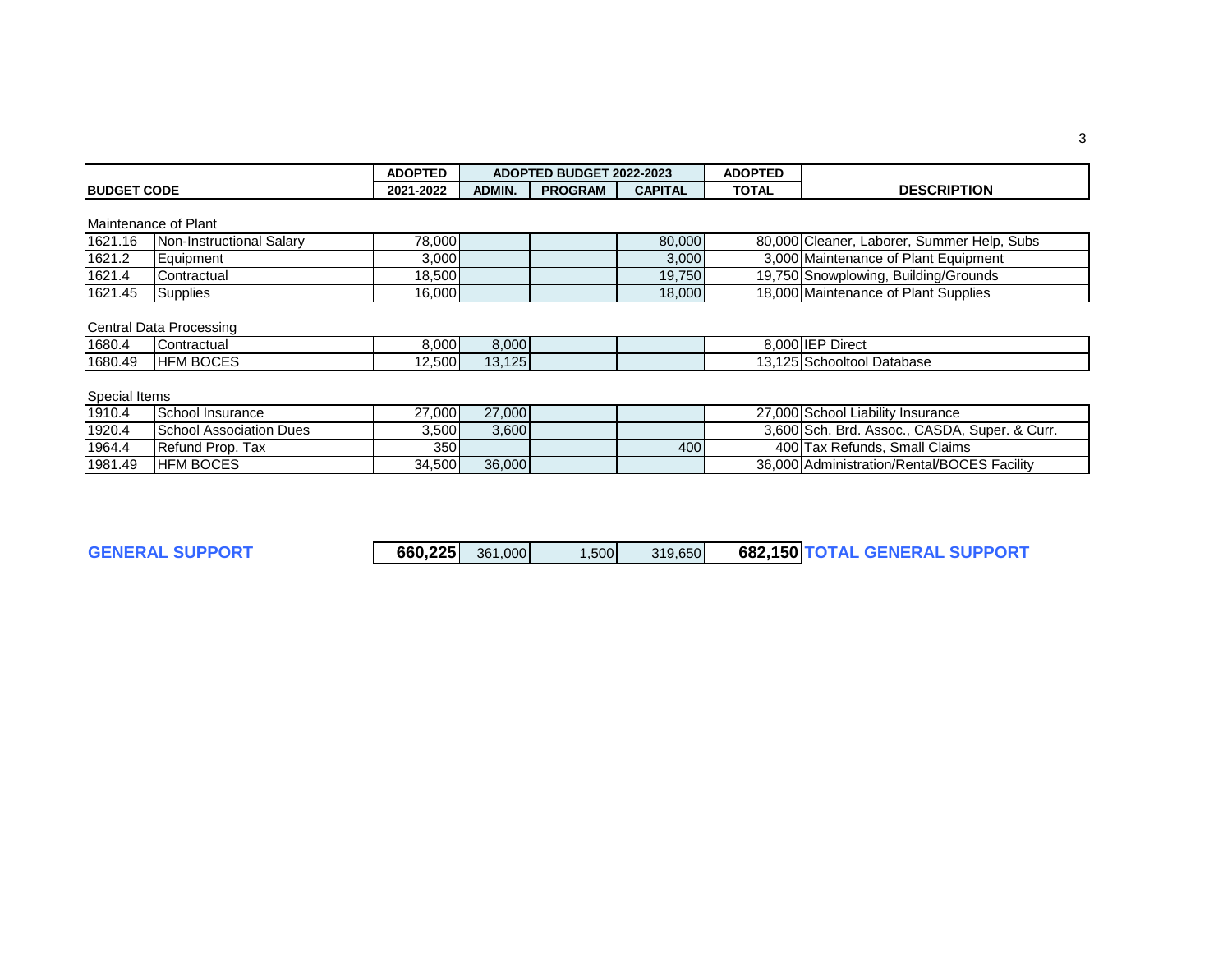|                    | <b>ADOPTED</b> |        | ADOPTED BUDGET 2022-2023 |                |              |                    |
|--------------------|----------------|--------|--------------------------|----------------|--------------|--------------------|
| <b>BUDGET CODE</b> | 2021-2022      | ADMIN. | <b>PROGRAM</b>           | <b>CAPITAL</b> | <b>TOTAL</b> | <b>DESCRIPTION</b> |

### *INSTRUCTION*

Curriculum Development

| 2010.4  | Contractual       | 4,000      | 4.000 |        |  | 4.000 Staff Conferences. Workshops                      |
|---------|-------------------|------------|-------|--------|--|---------------------------------------------------------|
| 2060.49 | <b>IHFM BOCES</b> | <b>250</b> | 3,500 |        |  | 5,500 Actuary- GASB 75 Evaluation                       |
| 2070.49 | <b>IHFM BOCES</b> | 42,000     |       | 44,000 |  | 44.000 School<br>I Improvement Staff PD.<br>Evaluations |

# Teaching Regular School

|          | 2110.1-12 Instruction Pre K - 6 | 522,500 | 490,000 |  | 490,000 Pre K - 6 Grade Teachers                     |
|----------|---------------------------------|---------|---------|--|------------------------------------------------------|
| 2110.14  | Substitute Teachers             | 9.000   | 9,000   |  | 9,000 Substitute Teachers, Tutors                    |
| 2110.16  | Non-Instructional Salary        | 42,000  | 40,000  |  | 40,000 Aides, Substitutes, Longevity                 |
| 2110.2   | Equipment                       |         |         |  | 0 Instructional Equipment                            |
| 2110.4   | Contractual                     | 80.000  | 84.000  |  | 84,000 Catholic Charities, Assemblies, PE            |
| 2110.45  | <b>Supplies</b>                 | 20,000  | 21.500  |  | 21,500 Classrm. Supplies, Field Trips, Sage Firewall |
| 2110.471 | Tuition                         | 270.000 | 262,500 |  | 262,500 Grades 7 - 12 Tuition                        |
| 2110.48  | <b>Textbooks</b>                | 10.000  | 10.000  |  | 10.000 K-6 Textbooks                                 |
| 2110.49  | <b>HFM BOCES</b>                | 118,000 | 124.000 |  | 124,000 Itinerant Tchrs., Alt. Ed., P-TECH, Art      |

# Special Education

| 2250.15  | <b>Instructional Salary</b> | 55.500           | 57,000           |  | 57,000 Teachers- Res. Rm.                     |
|----------|-----------------------------|------------------|------------------|--|-----------------------------------------------|
| 2250.16  | Non-Instructional Salary    | 50.000           | 50.000           |  | 50,000 Teacher Assistant, Aides, Substitutes  |
| 2250.4   | Contractual                 | 10.500           | 10.500           |  | 10,500 Summer Speech/Language Services        |
| 2250.45  | Supplies                    | 1.000 l          | 1,000            |  | 1,000 Supplies: CSE, Res. Rm, Speech          |
| 2250.471 | <b>Tuition</b>              | 100.000          | 98,000           |  | 98,000 Tuition Special Education              |
| 2250.48  | <b>Textbooks</b>            | 300 <sup>1</sup> | 300 <sub>1</sub> |  | 300 Textbooks, Workbooks                      |
| 2250.49  | <b>HFM BOCES</b>            | 365,000          | 375,000          |  | 375,000 OT, PT, Special Education Programs    |
| 2280.49  | <b>HFM BOCES</b>            | 77,500           | 84,000           |  | 84,000 Career & Technology Education Programs |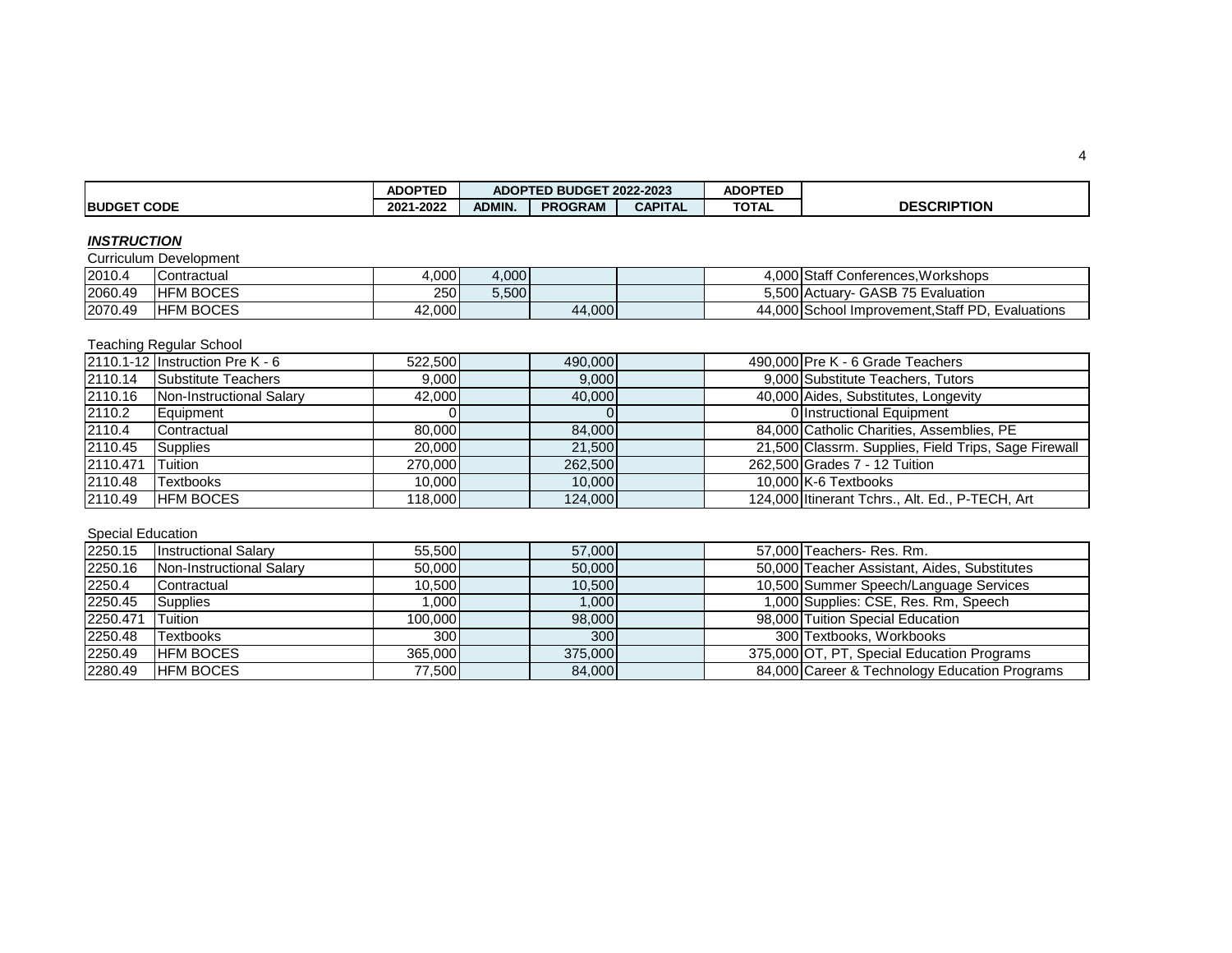|                        |                                 | <b>ADOPTED</b> |               | ADOPTED BUDGET 2022-2023 |                | <b>ADOPTED</b> |                                          |
|------------------------|---------------------------------|----------------|---------------|--------------------------|----------------|----------------|------------------------------------------|
| <b>BUDGET CODE</b>     |                                 | 2021-2022      | <b>ADMIN.</b> | <b>PROGRAM</b>           | <b>CAPITAL</b> | <b>TOTAL</b>   | <b>DESCRIPTON</b>                        |
|                        | <b>Teaching Special Schools</b> |                |               |                          |                |                |                                          |
| 2330.15                | <b>Instructional Salary</b>     | 8,500          |               | 8,500                    |                |                | 8,500 Homework Club, Enrichment Program  |
| 2330.45                | Supplies                        | 500            |               | 500                      |                |                | 500 Supplies - Pre K 3 year olds program |
| Library                |                                 |                |               |                          |                |                |                                          |
| 2610.16                | Non-Instructional Salary        | 19,000         |               | 14,750                   |                |                | 14,750 Library Aide, Subs, Longevity     |
| 2610.45                | <b>Supplies</b>                 | 500            |               | 500                      |                |                | 500 Supplies & Materials                 |
| 2610.46                | Library/AV Loan                 | 500            |               | 500                      |                |                | 500 Books/Audio-Visual                   |
| 2610.49                | <b>HFM BOCES</b>                | 3,500          |               | 3,750                    |                |                | 3,750 Resources, Courier                 |
|                        | <b>Computer Instruction</b>     |                |               |                          |                |                |                                          |
| 2630.16                | Network Manager Salary          | 12,500         |               | 13,750                   |                |                | 13,750 Computer Network Manager          |
| 2630.2                 | Equipment                       | 6,500          |               | 7,000                    |                |                | 7,000 Computers and Upgrades             |
| 2630.45                | Supplies                        | 3,000          |               | 3,000                    |                |                | 3,000 Parts, Ink, Maintenance Kits       |
| 2630.46                | Software                        | 5,000          |               | 5,500                    |                |                | 5,500 Computer Software                  |
| 2630.49                | <b>HFM BOCES</b>                | 5,000          |               | 5,250                    |                |                | 5,250 Neric-STAR, iReady                 |
| <b>Health Services</b> |                                 |                |               |                          |                |                |                                          |
| 2810.49                | <b>HFM BOCES</b>                | 15,000         |               | 15,000                   |                |                | 15,000 Guidance Counselor                |
| 2815.16                | <b>Nurse Salary</b>             | 32,000         |               | 32,000                   |                |                | 32,000 School Nurse, Subs                |
| 2815.4                 | Contractual                     | 1,850          |               | 3,000                    |                |                | 3,000 School Physician, RN Supervisor    |
| 2815.45                | Supplies                        | 2,000          |               | 2,500                    |                |                | 2,500 Nurse Office Supplies              |
|                        | <b>Psychological Services</b>   |                |               |                          |                |                |                                          |
| 2820.4                 | Contractual                     | 2,000          |               | 3,000                    |                |                | 3,000 Psychological Evaluations          |
| 2820.49                | <b>HFM BOCES</b>                | 10,000         |               | 10,000                   |                |                | 10,000 School Psychologist               |
|                        |                                 |                |               |                          |                |                |                                          |

**INSTRUCTION 1,904,900** 9,500 1,889,300 0 **1,898,800 TOTAL INSTRUCTION**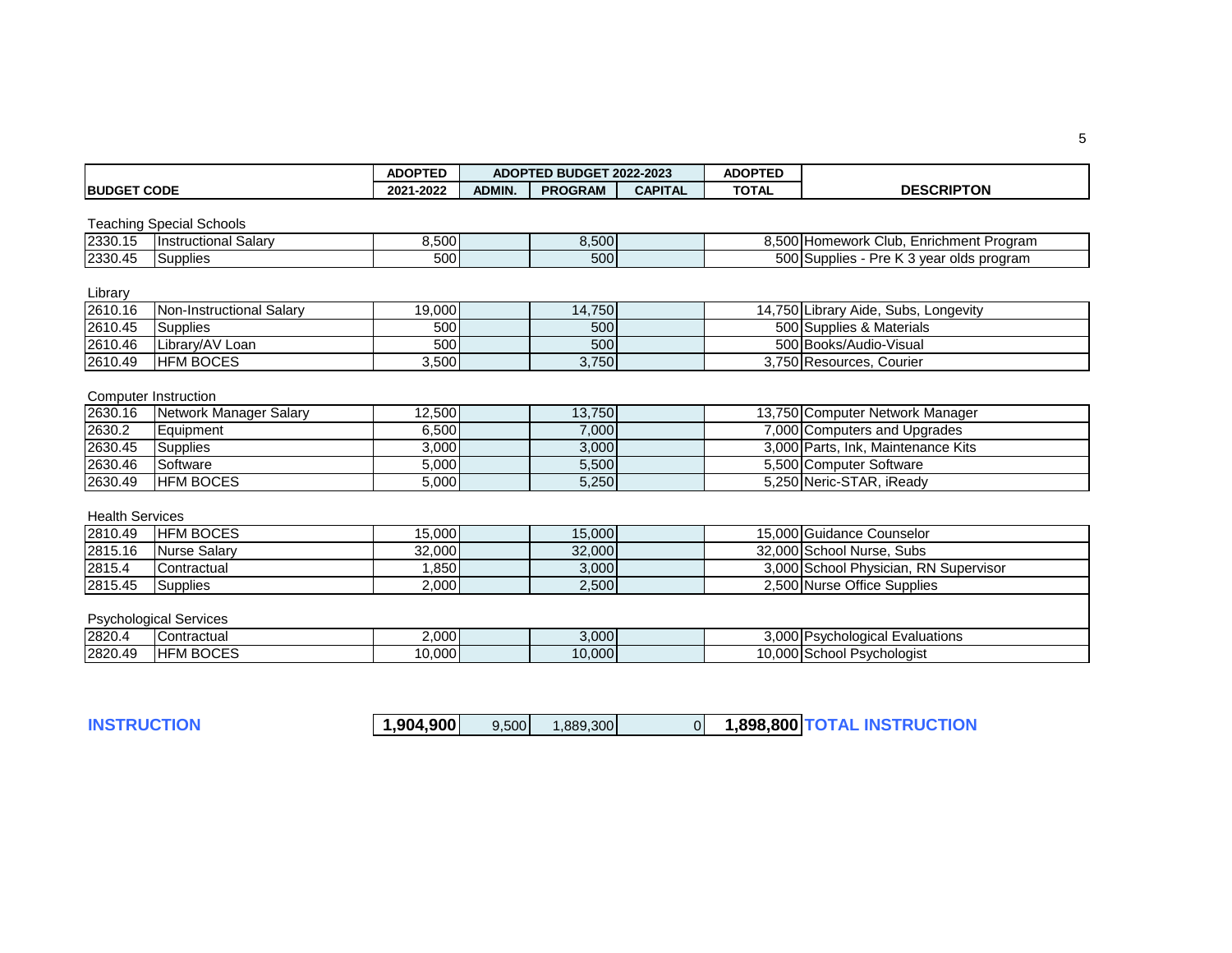|                    | <b>ADOPTED</b>    |               | ADOPTED BUDGET 2022-2023 |                | <b>ADOPTED</b> |                    |
|--------------------|-------------------|---------------|--------------------------|----------------|----------------|--------------------|
| <b>BUDGET CODE</b> | -2022<br>$2021 -$ | <b>ADMIN.</b> | <b>PROGRAM</b>           | <b>CAPITAL</b> | <b>TOTAL</b>   | <b>DESCRIPTION</b> |

### *TRANSPORTATION*

Pupil Transportation

| 5510.15  | Supervisor Salary                  | 22,500  | 23,500  |       | 23,500 Transportation Supervisor                 |
|----------|------------------------------------|---------|---------|-------|--------------------------------------------------|
| 5510.151 | <b>Manager Salary</b>              | 23,000  | 24,500  |       | 24,500 Transportation Director and Clerk         |
|          | 5510.1-17 Non-Instructional Salary | 135,000 | 139,725 |       | 139,725 Bus Drivers, Attendants, Longevity, Subs |
| 5510.2   | Equipment                          | .0001   |         | 1.000 | 1,000 Miscellaneous Equipment                    |
| 5510.21  | <b>Bus Purchase</b>                | 115.515 |         |       | 0 School Bus Purchase                            |
| 5510.4   | Contractual                        | 49,000  | 52,500  |       | 52,500 Insurance, Transportation Contract        |
| 5510.45  | Supplies                           | 36.800  | 41,500  |       | 41,500 Diesel, Tires, Parts, Lubricants, Chains  |
| 5510.49  | <b>HFM BOCES</b>                   | .1001   | 1.100   |       | 1,100 Driver/Attendant Training, Drug Testing    |
| 5530.45  | Supplies                           | 8.000   | 8.500   |       | 8,500 Bus Garage Supplies, Fuel Oil, Water Tank  |
| 5540.4   | Contractual                        | 16,000  | 16,000  |       | 16,000 Transportation Contracts                  |

|  | <b>TRANSPORTATION</b> | 407,915 | ΩI | 307.325 | ,000 |  | 308,325 TOTAL TRANSPORTATION |
|--|-----------------------|---------|----|---------|------|--|------------------------------|
|--|-----------------------|---------|----|---------|------|--|------------------------------|

### *COMMUNITY SERVICE*

Youth Program

| 7310.4 | ;ontractual | $\sim$<br>600 | 600 | . | Youth<br>Program<br>low. |
|--------|-------------|---------------|-----|---|--------------------------|
|        |             |               |     |   |                          |

## **Census**

| $-00$<br>0070<br>600l<br>$\sim$ $\sim$ $\sim$<br>salarv<br>.umerator<br>Incti<br>uctional<br>. Nor<br>$\pm 10^\circ$<br>. .<br>$\sim$<br><br>. .<br>. .<br>OU I U.<br>.<br>וטטט<br>$\overline{\phantom{a}}$<br>.<br>.ונוי |  |
|---------------------------------------------------------------------------------------------------------------------------------------------------------------------------------------------------------------------------|--|

| <b>COMMUNITY SERVICE</b> | ,100 |  | ,200 |  |  | <b>1,200 TOTAL COMMUNITY SERVICE</b> |
|--------------------------|------|--|------|--|--|--------------------------------------|
|--------------------------|------|--|------|--|--|--------------------------------------|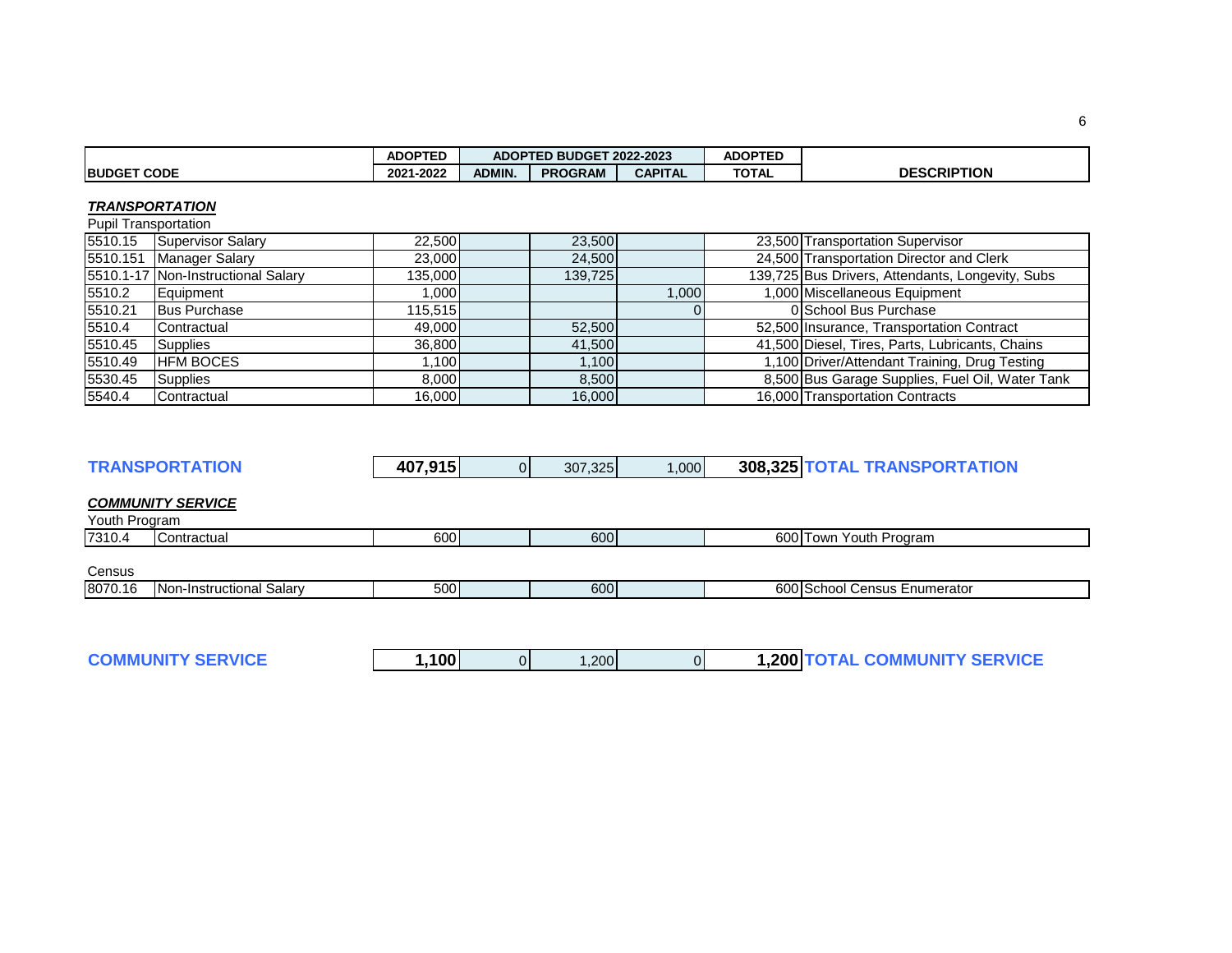|                            |                                                    | <b>ADOPTED</b>                                                                                                                                                                                        |               | ADOPTED BUDGET 2022-2023 |                | <b>ADOPTED</b> |                                                                                                                                                                                                       |
|----------------------------|----------------------------------------------------|-------------------------------------------------------------------------------------------------------------------------------------------------------------------------------------------------------|---------------|--------------------------|----------------|----------------|-------------------------------------------------------------------------------------------------------------------------------------------------------------------------------------------------------|
| <b>BUDGET CODE</b>         |                                                    | 2021-2022                                                                                                                                                                                             | <b>ADMIN.</b> | <b>PROGRAM</b>           | <b>CAPITAL</b> | <b>TOTAL</b>   | <b>DESCRIPTION</b>                                                                                                                                                                                    |
| <b>Employee Benefits</b>   | <b>UNDISTRIBUTED EXPENSES</b>                      |                                                                                                                                                                                                       |               |                          |                |                |                                                                                                                                                                                                       |
| 9010.8                     | <b>State Retirement</b>                            | 80,000                                                                                                                                                                                                | 20,000        | 40,000                   | 20,000         |                | 80,000 NYS Employee Retirement System                                                                                                                                                                 |
| 9020.8                     | <b>Teacher Retirement</b>                          | 95,000                                                                                                                                                                                                | 12,350        | 82,650                   | $\Omega$       |                | 95,000 NYS Teacher Retirement System                                                                                                                                                                  |
| 9030.8                     | FICA/Medicare                                      | 102,000                                                                                                                                                                                               | 21,000        | 78,750                   | 5,250          |                | 105,000 FICA/Medicare                                                                                                                                                                                 |
| 9040.8                     | <b>Workers' Compensation</b>                       | 26,000                                                                                                                                                                                                | 5,200         | 18,200                   | 2,600          |                | 26,000 Workers' Compensation Insurance                                                                                                                                                                |
| 9060.8                     | Medical/Dental                                     | 515,000                                                                                                                                                                                               | 80,250        | 428,000                  | 26,750         |                | 535,000 Empire Plan, BSNENY, Dental/Vision                                                                                                                                                            |
| <b>Interfund Transfers</b> |                                                    |                                                                                                                                                                                                       |               |                          |                |                |                                                                                                                                                                                                       |
| 9901.93                    | Cafeteria Program                                  | 45,000                                                                                                                                                                                                |               | 45,000                   |                |                | 45,000 Transfer of Subsidy to Cafeteria Program                                                                                                                                                       |
| 9901.95                    | <b>Special Aid Grants</b>                          | 100                                                                                                                                                                                                   |               | 100                      |                |                | 100 Rounding Dollars for Grant Final Projects                                                                                                                                                         |
|                            | <b>UNDISTRIBUTED</b>                               | 863,100                                                                                                                                                                                               | 138,800       | 692,700                  | 54,600         |                | 886,100 TOTAL UNDISTRIBUTED                                                                                                                                                                           |
|                            | <b>APPROPRIATIONS</b>                              | 3,837,240                                                                                                                                                                                             | 509,300       | 2,892,025                | 375,250        |                | 3,776,575 TOTAL APPROPRIATIONS                                                                                                                                                                        |
| <b>Bus Reserve</b>         |                                                    | 25,000                                                                                                                                                                                                |               |                          |                |                | 25,000 Bus Reserve                                                                                                                                                                                    |
|                            | <b>TOTAL AUTHORIZED</b><br><b>EXPENDITURE PLAN</b> | 3,862,240                                                                                                                                                                                             |               |                          |                | 3,801,575      | <b>TOTAL AUTHORIZED</b><br><b>EXPENDITURE PLAN</b>                                                                                                                                                    |
|                            |                                                    | <b>ADOPTED</b><br>2021-2022 BUDGET CATEGORIES<br>660,225 GENERAL SUPPORT<br>1,904,900 INSTRUCTION<br>407,915 TRANSPORTATION<br>1,100 COMMUNITY SERVICE<br>863,100 UNDISTRIBUTED<br>25,000 BUS RESERVE |               |                          |                |                | <b>ADOPTED</b><br>2022-2023 BUDGET CATEGORIES<br>682,150 GENERAL SUPPORT<br>1,898,800 INSTRUCTION<br>308.325 TRANSPORTATION<br>1,200 COMMUNITY SERVICE<br>886,100 UNDISTRIBUTED<br>25,000 BUS RESERVE |
|                            |                                                    | 3,862,240 TOTAL                                                                                                                                                                                       |               |                          |                | 3,801,575      | <b>TOTAL</b>                                                                                                                                                                                          |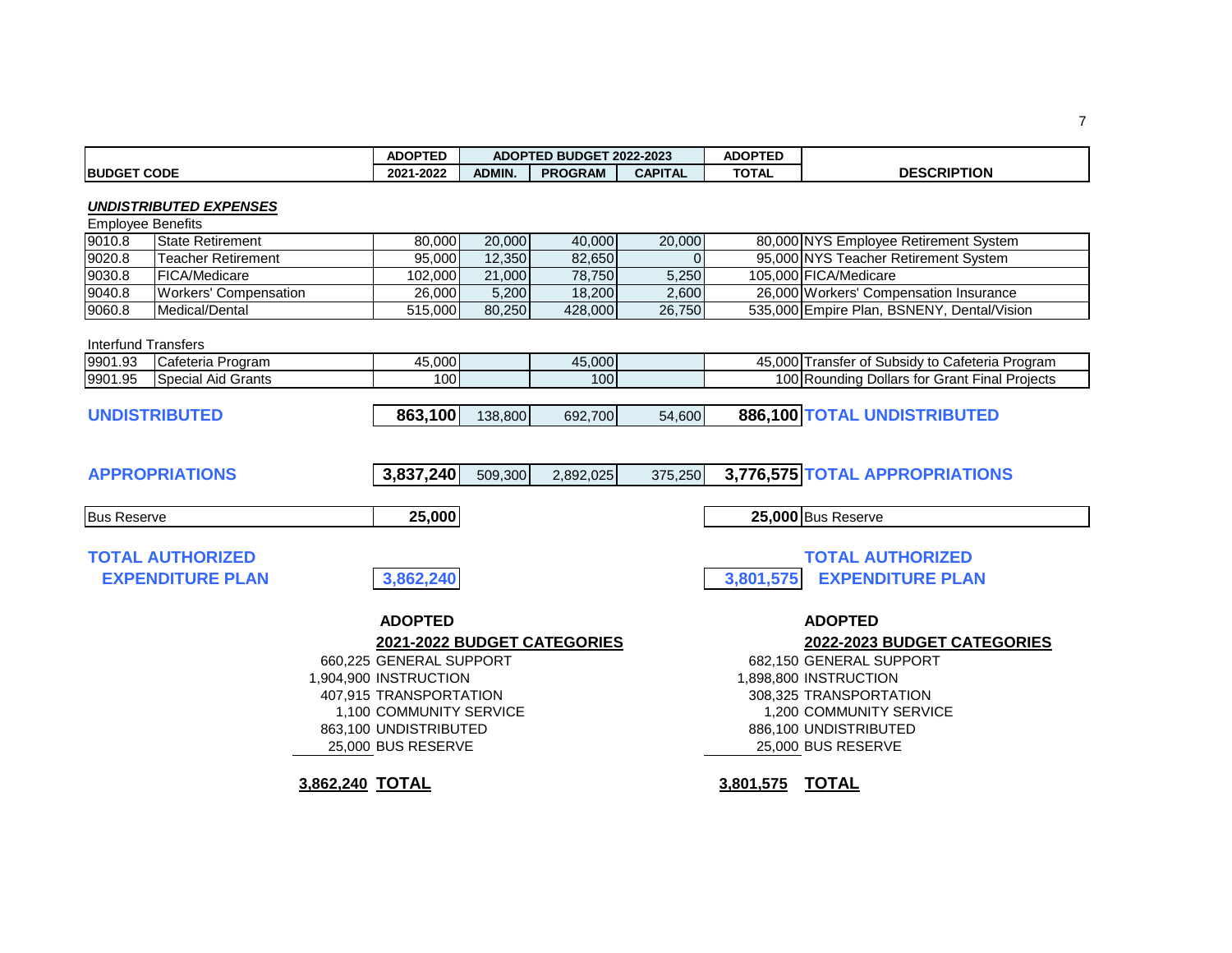### **ESTIMATED REVENUES**

|      |                                    | <b>ADOPTED</b> | <b>ADOPTED</b> |                                                      |
|------|------------------------------------|----------------|----------------|------------------------------------------------------|
|      | <b>IBUDGET CODE</b>                | 2021-2022      | 2022-2023      | <b>DESCRIPTION</b>                                   |
|      |                                    |                |                |                                                      |
| 1090 | <b>Penalties</b>                   | 4,000          | 4,000          | Penalties of Unpaid School Taxes                     |
| 2401 | <b>Interest Earnings</b>           | 1,000          | 1,000          | Interest Earnings - Savings/Certificates of Deposits |
| 2701 | <b>Refunds</b>                     | 30,000         | 30,000         | Return of HFM BOCES Excess Prior Year                |
| 2770 | Unclassified                       | 100            | 100            | Miscellaneous (photocopies, rebates, etc.)           |
| 3101 | State Aid                          | 825,000        | 854,000        | State Aid                                            |
| 3102 | Lottery Aid                        | 33,000         | 33,000         | Lottery Aid                                          |
| 3106 | <b>Small Government Assistance</b> | 53,000         | 53,000         | Small Government Assistance Aid                      |
| 3103 | <b>HFM BOCES Aid</b>               | 60,000         | 50,000         | Hamilton/Fulton/Montgomery BOCES Aid                 |
| 3260 | Textbook Aid                       | 4,500          | 4,500          | Textbook Aid                                         |
| 3262 | Software Aid                       | 1,000          | 1,000          | <b>Computer Software Aid</b>                         |
| 3263 | Library Loan Program               | 400            | 400            | Library Book Loan Program Aid                        |

| ADOPTED   |
|-----------|
| 2022-2023 |
|           |
| 4,000     |
| 1,000     |
| 30,000    |
| 100       |
| 854,000   |
| 33,000    |
| 53,000    |
| 50,000    |
| 4,500     |
| 1,00      |
| 40        |

## **BUDGET CODE 2021-2022 2022-2023 DESCRIPTION**

| Penalties of Unpaid School Taxes                     |
|------------------------------------------------------|
| Interest Earnings - Savings/Certificates of Deposits |
| Return of HFM BOCES Excess Prior Year                |
| Miscellaneous (photocopies, rebates, etc.)           |
| State Aid                                            |
| <b>Lottery Aid</b>                                   |
| Small Government Assistance Aid                      |
| Hamilton/Fulton/Montgomery BOCES Aid                 |
| <b>Textbook Aid</b>                                  |
| Computer Software Aid                                |
| Library Book Loan Program Aid                        |
|                                                      |

# **ESTIMATED REVENUES 1,012,000 1,031,000 TOTAL ESTIMATED REVENUES**

|  | <b>REVENUE TOTALS</b> |  |
|--|-----------------------|--|
|  |                       |  |

| <b>TOTAL</b>             | 3,862,24 |
|--------------------------|----------|
| OTHER RESERVES           |          |
| <b>BUS RESERVE FUNDS</b> | 115.5'   |
| ESTIMATED REAL PROP. TAX | 2,389,72 |
| ESTIMATED FUND BALANCE   | 345.00   |
| <b>REVENUE</b>           | 1.012.00 |

# **ADOPTED 2021-2022 ADOPTED 2022-2023 REVENUE TOTALS REVENUE TOTALS**

Product 2,031,000 REVENUE ESTIMATED FUND BALANCE 345,000 345,000 ESTIMATED FUND BALANCE ESTIMATED REAL PROPERTY TAX 2,425,575 ESTIMATED REAL PROPERTY TAX External properties and the contract of the MONEY FROM RESERVES

**TOTAL 3,862,240 3,801,575 TOTAL**